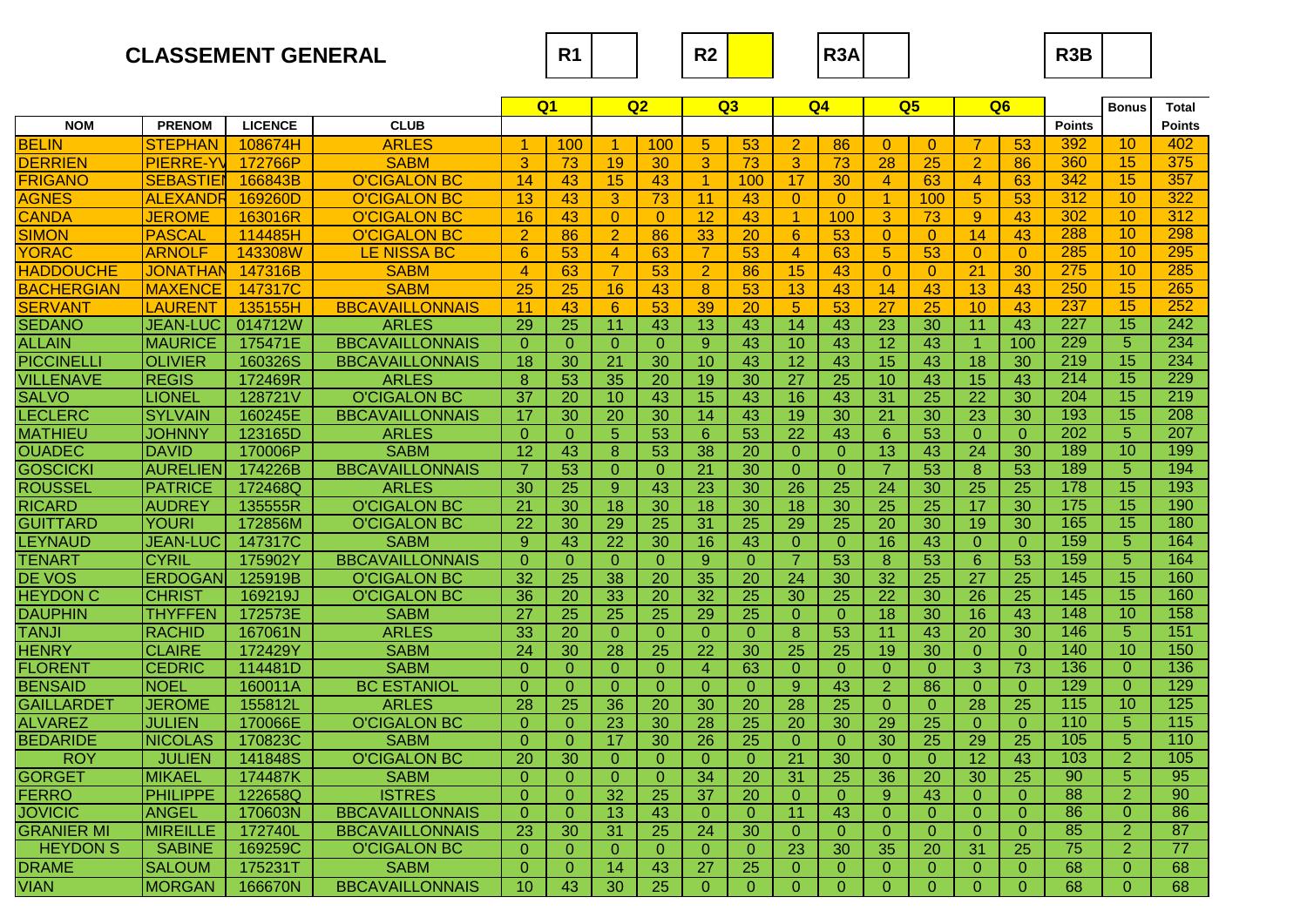| <b>FARRIS</b>     | <b>ALY</b>             | 169739Z | <b>O'CIGALON BC</b>    | 15 <sub>1</sub> | 43       |    |          |          |    |              | 33 | 20       |          |    | 63 | 0        | 63 |
|-------------------|------------------------|---------|------------------------|-----------------|----------|----|----------|----------|----|--------------|----|----------|----------|----|----|----------|----|
| LIMA              | <b>STEPHAN 161477T</b> |         | <b>BBCAVAILLONNAIS</b> | 26              | 25       | 24 | 30       | 0        |    |              |    |          | 0        |    | 55 | 0        | 55 |
| <b>ZEGUERFI</b>   | <b>JIMMY</b>           | 172739K | <b>BBCAVAILLONNAIS</b> |                 | $\Omega$ |    | $\Omega$ | 25       | 25 |              | 17 | 30       | $\Omega$ |    | 55 | 0        | 55 |
| <b>AYOUAZ</b>     | <b>MOUS</b>            |         | <b>SABM</b>            |                 |          | 26 | 25       | 20       | 30 |              |    |          | 0        |    | 55 | 0        | 55 |
| TRAN DINH         | <b>VUONG</b>           | 131929F | <b>SABM</b>            | 5               | 53       | O  | O        | $\Omega$ | 0  | U            | U  |          | 0        |    | 53 | 0        | 53 |
| <b>ELFEGROUCH</b> | <b>YASSINE</b>         | 174501A | <b>ARLES</b>           | 19              | 30       | O  | $\Omega$ | 36       | 20 | $\cup$       | U  | $\Omega$ | $\Omega$ | 0  | 50 | $\Omega$ | 50 |
| <b>BAKALI</b>     | <b>IMOHAMED</b>        | 174227C | <b>SABM</b>            | 34              | 20       | O  |          | 17       | 30 |              | U  |          | $\Omega$ |    | 50 | 0        | 50 |
| <b>DELTOUR</b>    | <b>LOUIS</b>           | 175583B | <b>SABM</b>            |                 | U        |    |          | $\Omega$ | 0  |              | 26 | 25       | 32       | 25 | 50 | $\Omega$ | 50 |
| <b>BYRZIAK</b>    | BERNARD 152310E        |         | <b>BBCAVAILLONNAIS</b> |                 | U        | 27 | 25       | $\Omega$ | O  | $\mathbf{U}$ | 34 | 20       | $\Omega$ | U  | 45 | 0        | 45 |
| <b>HELLEMANS</b>  | <b>ANTHONY</b>         | 155815P | O'CIGALON BC           |                 |          | 12 | 43       | 0        |    |              |    |          | 0        |    | 43 | 0        | 43 |
| <b>GRANIER MA</b> | <b>MANUEL</b>          | 172285K | <b>BBCAVAILLONNAIS</b> |                 |          | 34 | 20       | 40       | 20 | U            | U  | $\Omega$ | 0        | 0  | 40 | $\Omega$ | 40 |
| <b>GODINO</b>     | <b>FLORIAN</b>         | 173931F | <b>SABM</b>            | 31              | 25       | Ü  | $\Omega$ | $\Omega$ | O  | $\cup$       | U  | $\Omega$ | $\Omega$ | U  | 25 | 0        | 25 |
| <b>YUNG</b>       | <b>INADEGE</b>         | 166159H | <b>BBCAVAILLONNAIS</b> | 38              | 20       |    |          | 0        |    |              |    |          | 0        |    | 20 | 0        | 20 |
| <b>BELKREIR</b>   | <b>BRICE</b>           | 172630R | <b>ARLES</b>           |                 |          | 37 | 20       | $\Omega$ | U  | U            | U  | $\Omega$ | $\Omega$ |    | 20 | $\Omega$ | 20 |
| <b>BRAFMAN</b>    | RAPHAELL 173934J       |         | <b>SABM</b>            | 35              | 20       | 0  | $\Omega$ | 0        | U  | U            | U  | $\Omega$ | $\Omega$ | U  | 20 | 0        | 20 |
|                   |                        |         |                        |                 |          |    |          |          |    |              |    |          |          |    |    |          |    |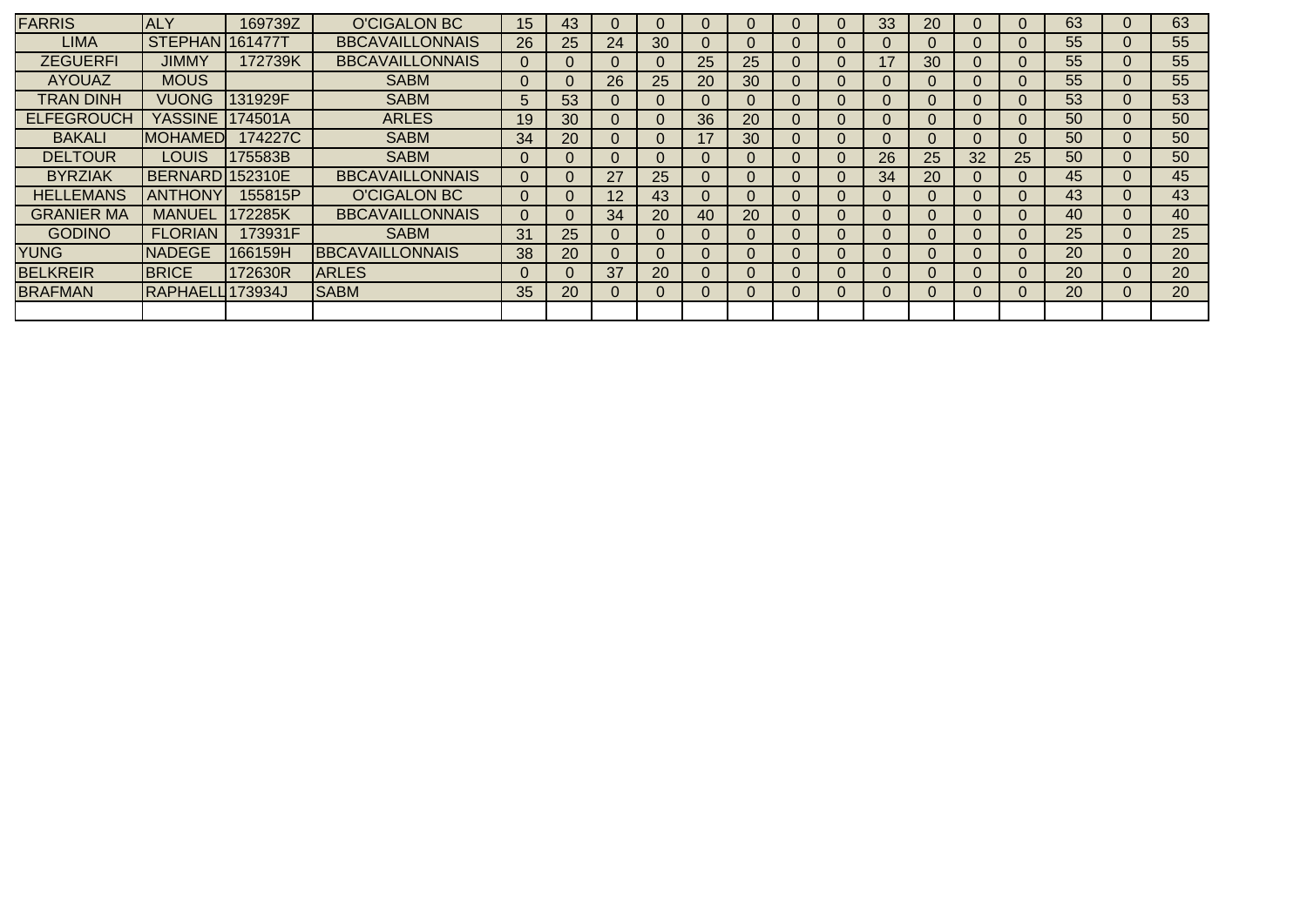| Cumul<br>des     |                 |                                          |
|------------------|-----------------|------------------------------------------|
| places           | <b>Place</b>    |                                          |
| 9                | 1               |                                          |
| 56               | $\overline{2}$  |                                          |
| 51               | 3               |                                          |
| 28               | 4               |                                          |
| 32               | 5               |                                          |
| 43               | 6               | <b>10 PREMIERS EN FINALE DE LIGUE R1</b> |
| 26               | 7               |                                          |
| 28               | 8               |                                          |
| 76               | $\overline{9}$  |                                          |
| 88               | 10              |                                          |
| 90               | $\overline{11}$ |                                          |
| $\overline{31}$  | $\overline{12}$ |                                          |
| 76               | $\overline{13}$ |                                          |
| 99               | 14              |                                          |
| 109              | $\overline{15}$ |                                          |
| 91               | 16              |                                          |
| 39               | 17              | JOUEURS EN FINALE DE LIGUE R2            |
| 71               | 18              |                                          |
| 35               | 19              |                                          |
| 112              | 20              |                                          |
| 100              | $\overline{21}$ |                                          |
| 131              | 22              |                                          |
| 63               | 23              | LES 4 PREMIERS MONTENT EN R1             |
| 24               | 24              |                                          |
| 161              | $\overline{25}$ |                                          |
| 153              | 26              |                                          |
| 99               | $\overline{27}$ |                                          |
| 52               | 28              |                                          |
| 118              | 29              |                                          |
| 4                | 30              |                                          |
| $\overline{11}$  | 31              |                                          |
| 122              | 32              |                                          |
| 100              | 33              |                                          |
| 73               | 34              |                                          |
| 41               | $\overline{35}$ |                                          |
| $\overline{101}$ | $\overline{36}$ |                                          |
| 78               | $\overline{37}$ |                                          |
| 24               | $\overline{38}$ |                                          |
| $\overline{78}$  | 39              |                                          |
| $\overline{58}$  | 40              |                                          |
| 41               | 41              |                                          |
| 40               | 42              |                                          |